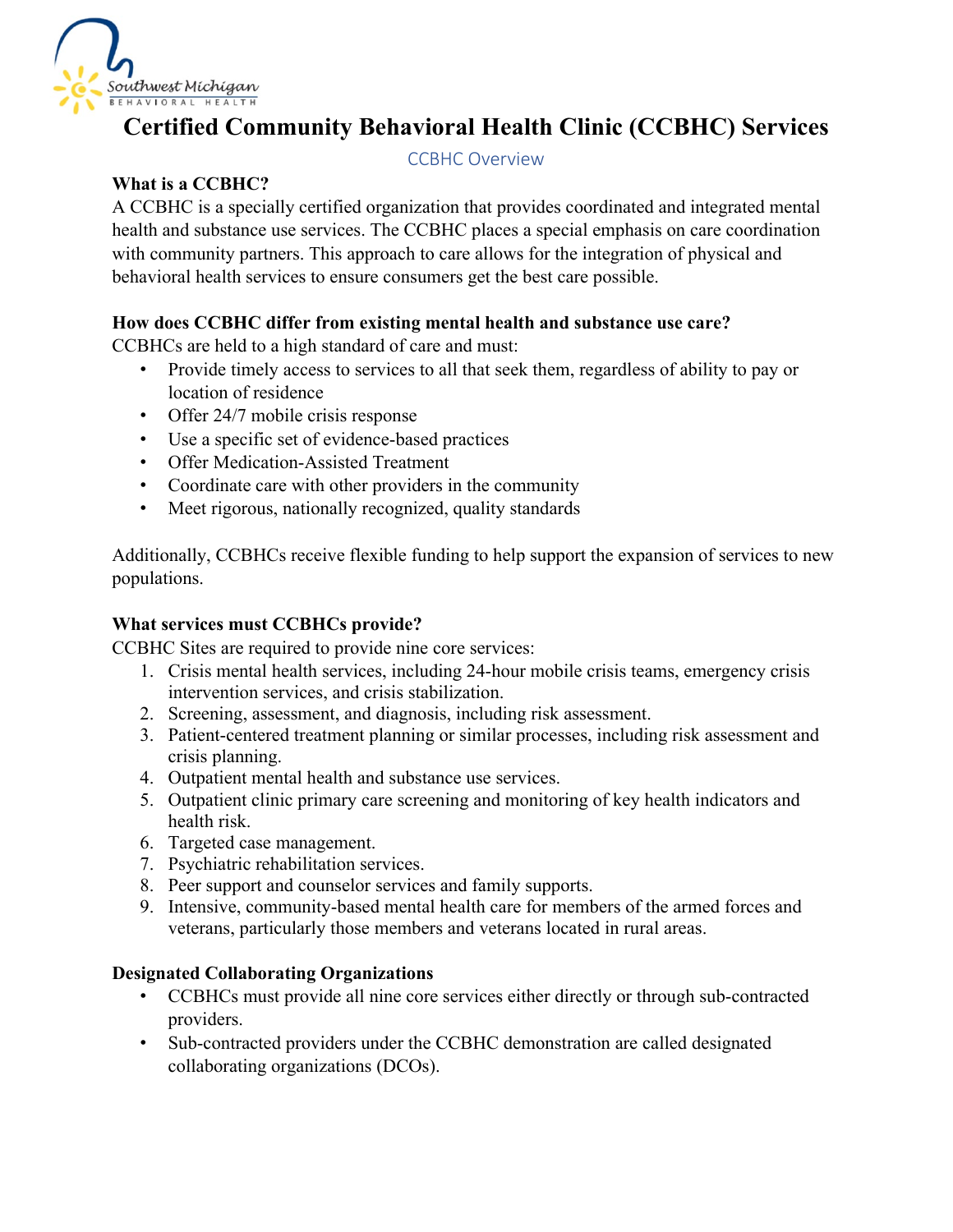

- DCOs can provide any of the nine core services and are treated as a "direct extension" of the CCBHC. In other words, DCOs are held to the same reporting and clinical standards as the CCBHC.
- DCO contracts are held between the CCBHC and chosen sub-contracted provider.

# **Who is eligible for CCBHC services?**

- Any person with a mental health disorder, including all codes in the following ranges:
	- [F01-F09:](https://www.icd10data.com/ICD10CM/Codes/F01-F99/F01-F09) Mental disorders due to known physiological conditions
	- [F20-F29:](https://www.icd10data.com/ICD10CM/Codes/F01-F99/F20-F29) Schizophrenia, schizotypal, delusional, and other non-mood psychotic disorders
	- [F30-F39:](https://www.icd10data.com/ICD10CM/Codes/F01-F99/F30-F39) Mood [affective] disorders
	- [F40-F48:](https://www.icd10data.com/ICD10CM/Codes/F01-F99/F40-F48) Anxiety, dissociative, stress-related, somatoform and other nonpsychotic mental disorders
	- [F50-F59:](https://www.icd10data.com/ICD10CM/Codes/F01-F99/F50-F59) Behavioral syndromes associated with physiological disturbances and physical factors
	- [F60-F69:](https://www.icd10data.com/ICD10CM/Codes/F01-F99/F60-F69) Disorders of adult personality and behavior
	- [F90-F98:](https://www.icd10data.com/ICD10CM/Codes/F01-F99/F90-F98) Behavioral and emotional disorders with onset usually occurring in childhood and adolescence
	- [F99-F99:](https://www.icd10data.com/ICD10CM/Codes/F01-F99/F99-F99) Unspecified mental disorder
- Any person with a substance use disorder, including all codes in the following ranges:
	- [F10-F19:](https://www.icd10data.com/ICD10CM/Codes/F01-F99/F10-F19) Mental and behavioral disorders due to psychoactive substance use
- The mental health or SUD diagnosis does not need to be the primary diagnosis.
- Individuals with a dual diagnosis of intellectual disability/developmental disability are eligible for CCBHC services.

## **What is required for enrollment?**

- All individuals that meet the eligibility criteria (stated above) will be pre-identified by MDHHS and auto enrolled in the CCBHC benefit plan in the CHAMPS system.
- Individuals that seek care at a CCBHC should be entered into the CCBHC WSA.
- There are no required documents for WSA enrollment.
- The CCBHC should attempt to obtain a signed MDHHS 5515 release of information form from the client to allow for proper care coordination. If obtained, that release form must be uploaded into the WSA for review. A MDHHS 5515 release of information form is not required for the client to receive CCBHC services.
- See the WSA job aid listed under Providers > Provider Documents > CCBHC > Documents for CCBHCs > WSA Enrollment/Disenrollment Job Aid

# **What is required for disenrollment?**

A client can be recommended for disenrollment in the WSA for the follow reasons:

- Individual is deceased
- Individual was assigned to a CCBHC in error